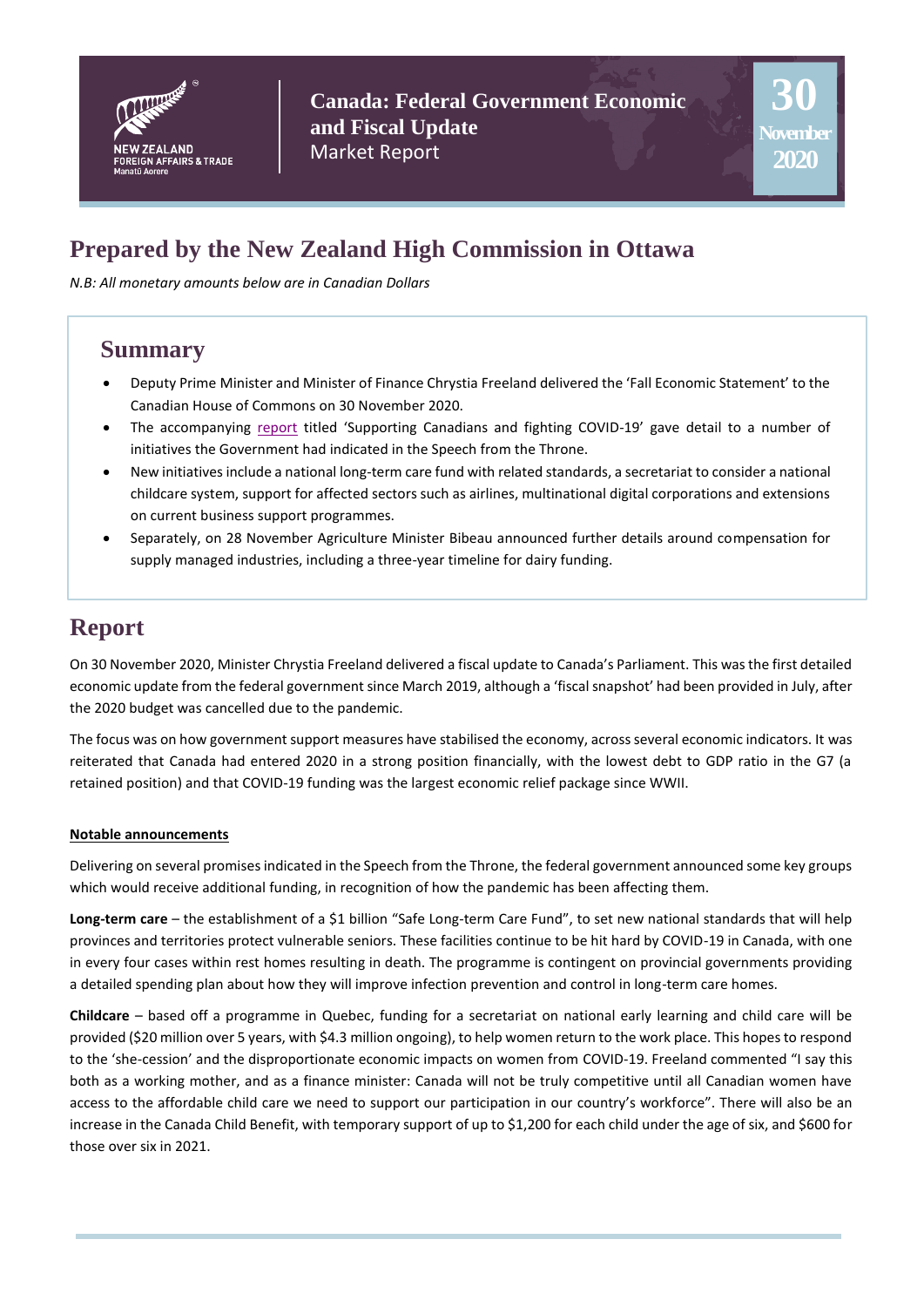**Affected sectors** – support through the new Highly Affected Sectors Credit Availability Program will help some of the hardest hit industries such as airlines, arts and culture, tourism, hospitality and hotels. This will provide loans of up to \$1 million for up to 10 years backed fully by the government, with favourable terms for those who have lost revenue as a response to people staying at home.

**SMEs and student loans** – many measures have been in place for SMEs and in this fiscal update several of the programmes were extended. The maximum rate of the Canada Emergency Wage Subsidy was raised to 75% and along with the Canada Emergency Rent Subsidy and Lockdown Support, all have been extended until 13 March 2021. For students, all federal interest on Canada Student Loans and Canada Apprentice Loans will be eliminated for 2021-22 (this does not impact remaining provincial interest).

**Multinational company tax** – the statement announced the implementation of a Goods and Services Tax/Harmonized Sales Tax (GST and HST) on multinational digital corporations (such as Netflix and Amazon), as well as limited stock option deductions for the largest companies.

#### **Economic indicators**

Predictions for the **debt to GDP ratio** are now at 50.7% with a projected peak in 2022-2023, before it slowly starts to decline. This is slightly higher than was indicated in the July snapshot (49.1%) and significantly higher than the 2019 budget (31%). The national debt for 2020 is expected to rise to \$1.107 trillion, up from \$1.06 trillion forecast last in July 2019 and does not include planned stimulus that would take effect in 2021.

In September, the Parliamentary Budget Officer predicted this year's federal **deficit** at \$328 billion — but the fiscal update suggests instead that the best case scenario will produce a \$381.6 billion deficit by March 2021, and if the rate of infections increases and restrictions/lockdowns are escalated it could climb to nearly \$400 billion. This deficit is expected to drop significantly over the next two fiscal years (to \$43 billion in 2023-24).

Predictions of the **unemployment** rate suggest a rise to 10% on average in 2020, then a decline to 8.1% in 2021, 7% in 2022 (still above pre-COVID levels), and then stabilising at 6% after 2023. It was announced that 80% of the 3 million jobs lost at the outset of the pandemic have now been recovered.

## **COVID-19**

The fiscal update shows that since March the Federal Government has spent more than \$322 billion on direct COVID-19 measures, including more than \$52 billion on co-ordinated federal, provincial and territorial measures. The statement announced further funding – \$8 billion on new healthcare measures, with \$3.6 billion for the remainder of 2020 and \$3.95 billion in 2021. Health Canada and the Public Health Agency of Canada will receive \$565.4 million to ensure federal and provincial government laboratories continue to fund COVID testing and develop innovative ways to test people for the virus. Replenishing the national stockpile of personal protective equipment will be facilitated through \$500 million in 2020 and a further \$1 billion over the next 9 years. Other headline policies included reducing the cost of face shields and facemasks for Canadians by removing sales taxes, and improving ventilation in public buildings.

Given the recent focus on vaccines the statement provided substantial detail on dosages and the versatility of the vaccine portfolio that Canada has negotiated. Canadian agreements will result in 429 million doses from seven different vaccine candidates – enough for at least 10 doses per Canadian citizen.

The statement introduced the term 'fiscal guardrails' – which translates to data triggers (such as the unemployment rate) to help the government establish when programmes can be wound down. These will help the Government ascertain when the virus is 'under control' enough, for the growth plan to begin. Unspecified stimulus projects, in the form of 3-4% of GDP (between \$70 to \$100 billion) between 2021 and 2024 are what the federal government proposed would jumpstart the economic rebound, with details set to come in the spring.